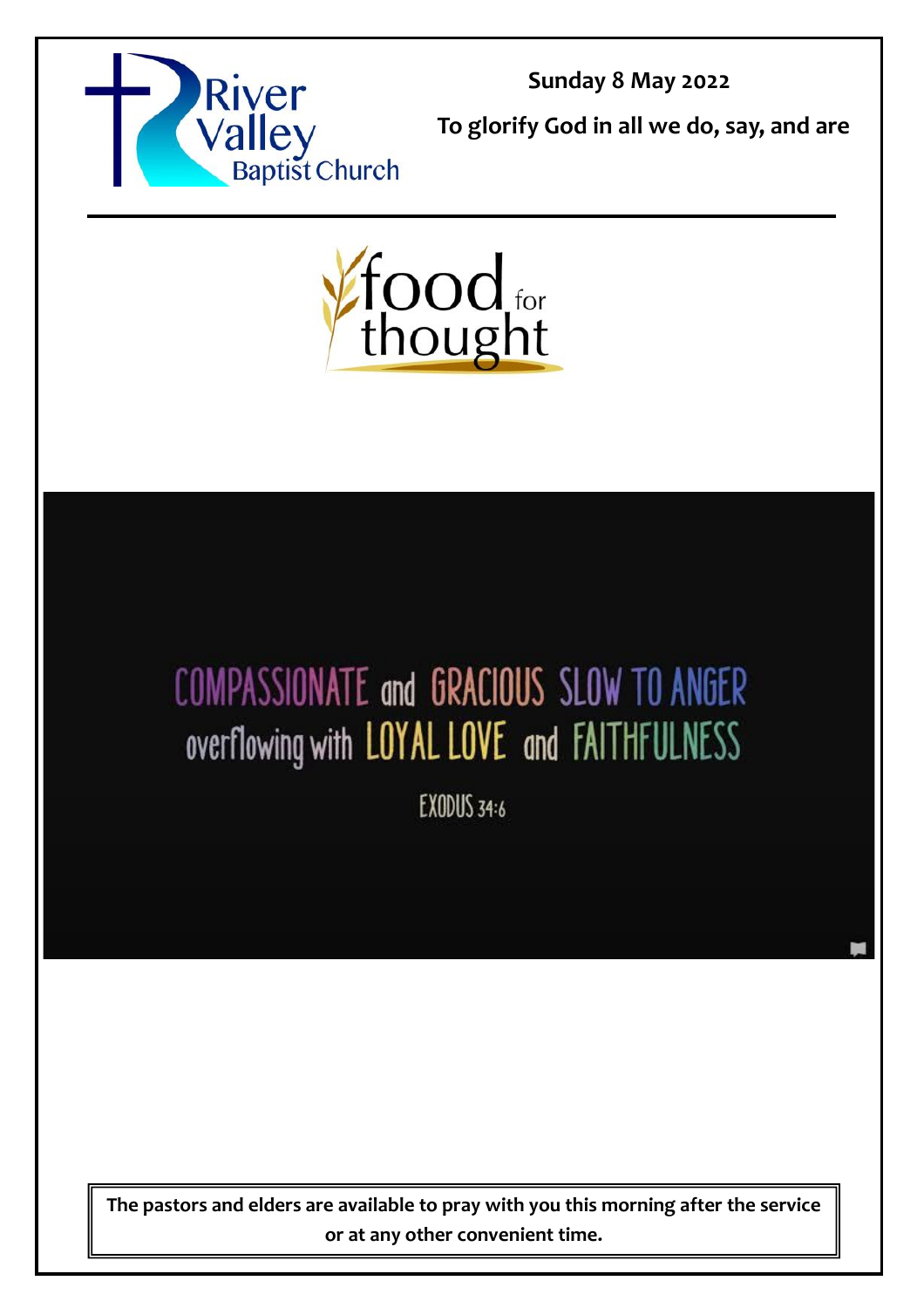| This week 9 - 15 May |                                                |  |
|----------------------|------------------------------------------------|--|
| Monday 9             | Coffee Connections: 9.30 - noon                |  |
| Tuesday 10           | mainly music: 9.30 am                          |  |
|                      | Toy Library: 10 am - noon                      |  |
|                      | Young Adults: 7.00 pm                          |  |
|                      | Kaukapakapa Home Group at John & Sharon's 7 pm |  |
| <b>Wednesday 11</b>  | Community Room booked: 9.30 am - noon          |  |
|                      | Deacons' Meeting: 7.00 pm                      |  |
| Thursday 12          | Bible Study: 10 am                             |  |
| Sunday 15            | Prayer Meeting: 9.30 am in the creche          |  |

#### **Coming Events**

**11 May** Deacons' Meeting

**18 May** Church Prayer Meeting

**29 May** AGM

**1 June** Elders' Meeting

#### **Rosters for Next Sunday**

*You will need to wear a mask the whole time you are at church except when eating and drinking. This is a government requirement for all volunteers. Masks are available if you forget to bring one.*

| Leading:            | <b>Pauline Norrish</b>     |
|---------------------|----------------------------|
| Door:               | <b>Keith Willis</b>        |
| Computer:           | <b>Richard Bateman</b>     |
| <b>Morning Tea:</b> | Peter & Rachelle Edlington |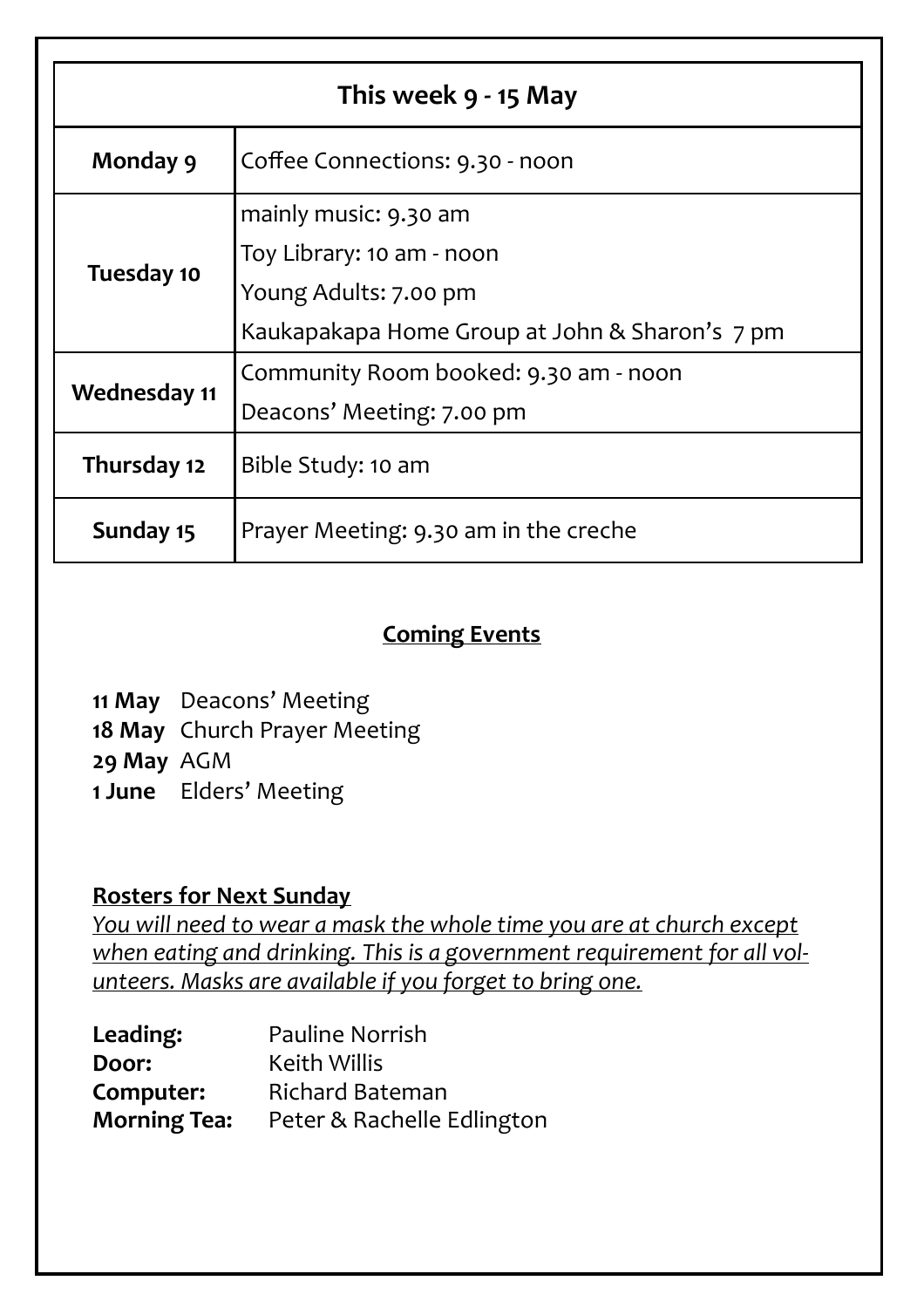## **AGM / Nominations**

The AGM is on 29 May after church.

Today is the last day for nominations for deacons. Nominations for elders have already closed.

## **Mothers' Day Morning Tea**

Instead of our usual Mothers' Day breakfast, we will be having a special morning tea today. Please stay and enjoy it with us.

#### **Mask wearing**

Mask wearing is optional. However, all volunteers must wear masks except when eating and drinking. This is a government regulation. Volunteers need only wear masks when they are rostered on.

#### **Finances**

Pauline Norrish is our new treasurer. All queries and reimbursements go to her. The email address to use is treasurer@rivervalleybaptist.org. We are very grateful that Pauline has offered to fill this role.

#### **Children's Programme**

The children's ministry starts this week Sunday 8th May. The children will all be together and the Bright Sparks will be staying in with the Power Zone kids. We look forward to all being together again.